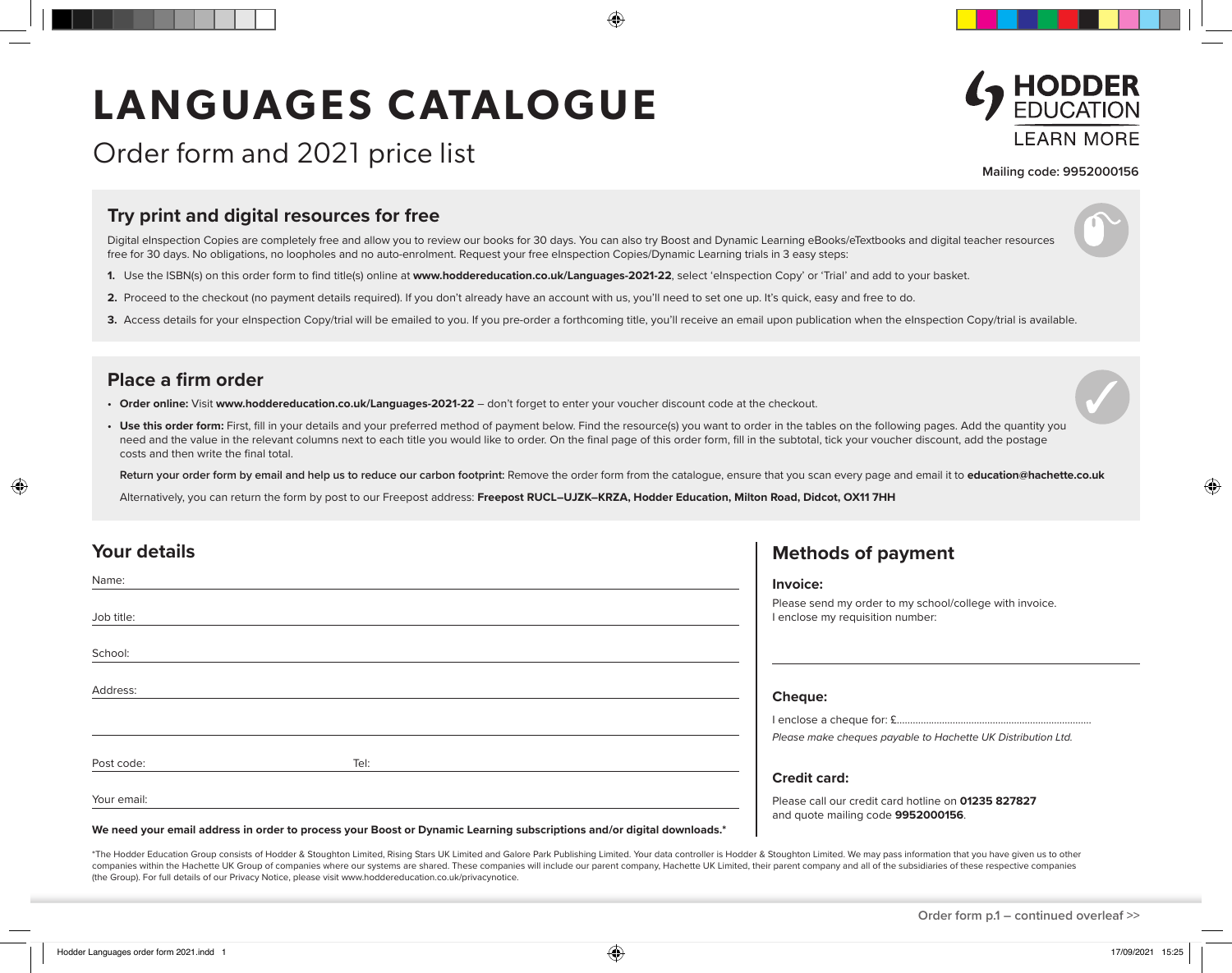| <b>Title</b>                                                        | <b>ISBN</b>   | <b>Price</b>         | Qty                                                       | Value         | <b>Title</b>                                                     | <b>ISBN</b>   | <b>Price</b>         | Qty | Value |  |
|---------------------------------------------------------------------|---------------|----------------------|-----------------------------------------------------------|---------------|------------------------------------------------------------------|---------------|----------------------|-----|-------|--|
| <b>CURRICULUM FOR WALES (FOR 11–14 YEARS)</b>                       |               |                      | <b>AQA A-LEVEL FRENCH, GERMAN AND SPANISH (continued)</b> |               |                                                                  |               |                      |     |       |  |
| TANIO'R TARGED: WELSH AS A SECOND LANGUAGE                          |               |                      | French: Thematic Update Pack 1                            | 9781398363557 | $£100 + VAT$                                                     |               |                      |     |       |  |
| <b>Student Book</b>                                                 | 9781398312531 | £26.99               |                                                           |               | (digital download)                                               |               |                      |     |       |  |
| Boost eBook                                                         | 9781398328426 | 1-year: £7.00        |                                                           |               | French: Thematic Update Pack 2<br>(digital download)             | 9781398363564 | $£100 + VAT$         |     |       |  |
| <b>Boost Core</b>                                                   | 9781398328402 | 1-year: £200 + VAT   |                                                           |               | French: Thematic Update Pack 3                                   | 9781398363571 | $£100 + VAT$         |     |       |  |
| <b>Boost Premium</b>                                                | 9781398319493 | 1-year: $£575 + VAT$ |                                                           |               | (digital download)                                               |               |                      |     |       |  |
| <b>GCSE</b>                                                         |               |                      | French: Thematic Update Pack 4                            | 9781398363588 | $£100 + VAT$                                                     |               |                      |     |       |  |
| <b>AQA GCSE FRENCH, GERMAN AND SPANISH</b>                          |               |                      | (digital download)                                        |               |                                                                  |               |                      |     |       |  |
| French Guided Assessment                                            | 9781398345652 | $£150 + VAT$         |                                                           |               | <b>AQA A-LEVEL GERMAN</b><br><b>Student Book</b>                 | 9781471858024 | £35.00               |     |       |  |
| Practice Pack (digital download)<br><b>German Guided Assessment</b> | 9781398345768 | $£150 + VAT$         |                                                           |               | Boost eBook                                                      | 9781398328815 | 1-year: £9.00        |     |       |  |
| Practice Pack (digital download)                                    |               |                      |                                                           |               | Listening Resources (digital download)                           | 9781471858086 | $£137.50 + VAT$      |     |       |  |
| <b>Spanish Guided Assessment</b>                                    | 9781398345614 | $£150 + VAT$         |                                                           |               | <b>Boost Core</b>                                                | 9781398328754 | 1-year: $£135 + VAT$ |     |       |  |
| Practice Pack (digital download)                                    |               |                      |                                                           |               | <b>Boost Premium</b>                                             | 9781398328808 | 1-year: £320 + VAT   |     |       |  |
| PEARSON EDEXCEL GCSE FRENCH, GERMAN AND SPANISH                     |               |                      |                                                           |               | <b>Writing Skills Workbook</b>                                   | 9781398311978 | £6.99                |     |       |  |
| <b>French Guided Assessment</b><br>Practice Pack (digital download) | 9781398345676 | $£150 + VAT$         |                                                           |               | Revision and Practice Workbook:<br>Themes 1 and 2                | 9781510416765 | £8.99                |     |       |  |
| <b>German Guided Assessment</b><br>Practice Pack (digital download) | 9781398345720 | $£150 + VAT$         |                                                           |               | Revision and Practice Workbook:                                  | 9781510417342 | £8.99                |     |       |  |
| <b>Spanish Guided Assessment</b>                                    | 9781398345638 | $£150 + VAT$         |                                                           |               | Themes 3 and 4                                                   |               | £9.99                |     |       |  |
| Practice Pack (digital download)<br><b>A-LEVEL</b>                  |               |                      |                                                           |               | Wort für Wort Sixth Edition:<br>German Vocabulary for AQA        | 9781510434844 |                      |     |       |  |
| AQA A-LEVEL FRENCH, GERMAN AND SPANISH                              |               |                      |                                                           |               | <b>Guided Assessment Practice Pack</b>                           | 9781398345751 | $£150 + VAT$         |     |       |  |
| <b>AQA A-LEVEL FRENCH</b>                                           |               |                      |                                                           |               | (digital download)                                               |               |                      |     |       |  |
| <b>Student Book</b>                                                 | 9781471857959 | £35.00               |                                                           |               | <b>AQA A-LEVEL SPANISH</b>                                       |               |                      |     |       |  |
| Boost eBook                                                         | 9781398328747 | 1-year: £9.00        |                                                           |               | <b>Student Book</b>                                              | 9781471858093 | £35.00               |     |       |  |
| Listening Resources (digital download)                              | 9781471858017 | $£137.50 + VAT$      |                                                           |               | Boost eBook                                                      | 9781398328877 | 1-year: £9.00        |     |       |  |
| <b>Boost Core</b>                                                   | 9781398328693 | 1-year: $£135 + VAT$ |                                                           |               | Listening Resources (digital download)                           | 9781471858154 | $£137.50 + VAT$      |     |       |  |
| <b>Boost Premium</b>                                                | 9781398328730 | 1-year: $£320 + VAT$ |                                                           |               | <b>Boost Core</b>                                                | 9781398328822 | 1-year: £135 + VAT   |     |       |  |
| Writing Skills Workbook                                             | 9781398311947 | £6.99                |                                                           |               | <b>Boost Premium</b>                                             | 9781398328860 | 1-year: $£320 + VAT$ |     |       |  |
| Revision and Practice Workbook:                                     | 9781510417731 | £8.99                |                                                           |               | Writing Skills Workbook                                          | 9781398311985 | £6.99                |     |       |  |
| Themes 1 and 2                                                      |               |                      |                                                           |               | Revision and Practice Workbook:<br>Themes 1 and 2                | 9781510416727 | £8.99                |     |       |  |
| Revision and Practice Workbook:<br>Themes 3 and 4                   | 9781510416789 | £8.99                |                                                           |               | Revision and Practice Workbook:<br>Themes 3 and 4                | 9781510416758 | £8.99                |     |       |  |
| Mot à Mot Sixth Edition: French<br>Vocabulary for AQA               | 9781510434806 | £9.99                |                                                           |               | Palabra por Palabra Sixth Edition:<br>Spanish Vocabulary for AQA | 9781510434820 | £9.99                |     |       |  |
| <b>Guided Assessment Practice Pack</b><br>(digital download)        | 9781398345669 | $£150 + VAT$         |                                                           |               | <b>Guided Assessment Practice Pack</b><br>(digital download)     | 9781398345621 | $£150 + VAT$         |     |       |  |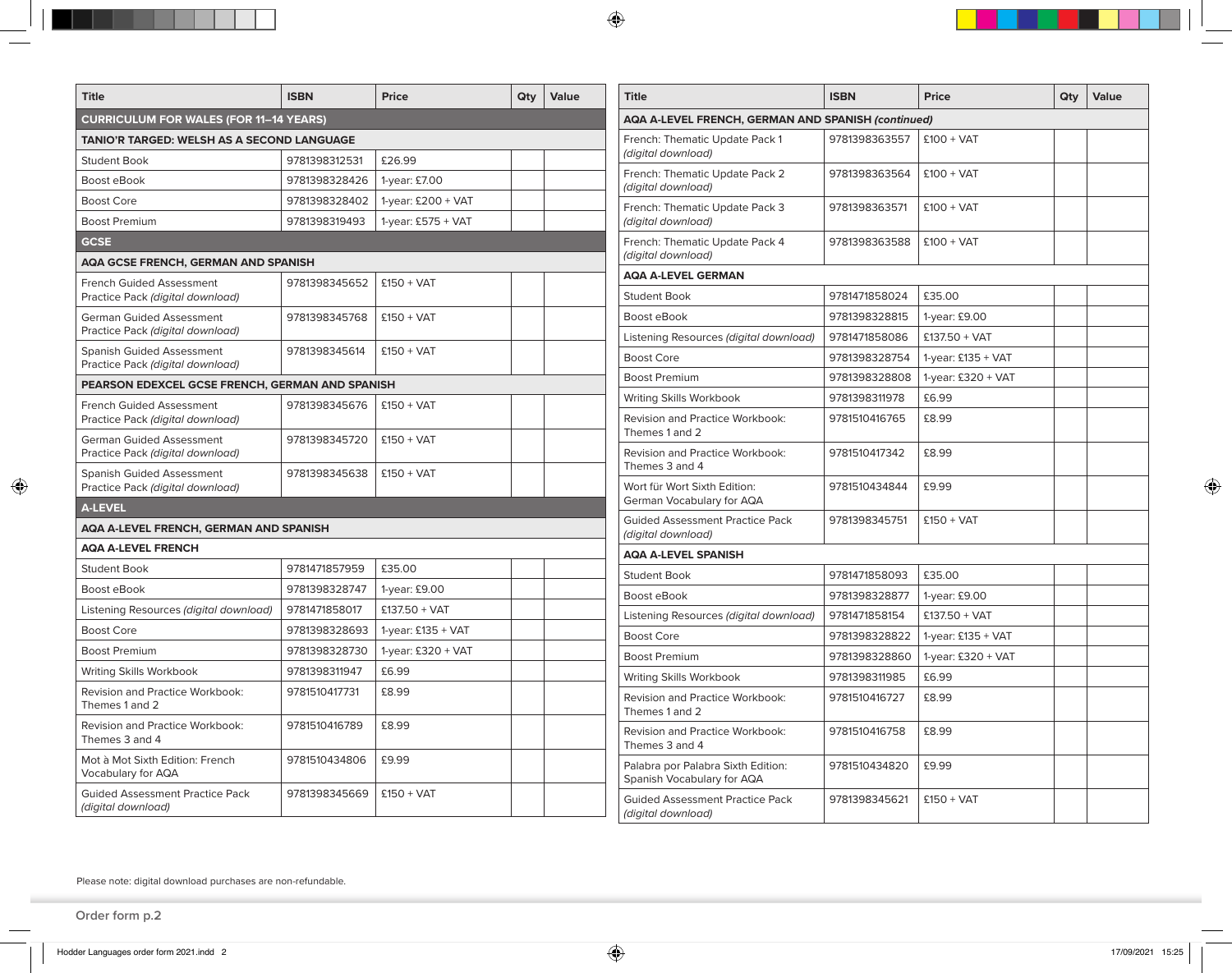| <b>Title</b>                                                     | <b>ISBN</b>                   | Price                | Qty                                                            | Value                           | <b>Title</b>                                                                                               | <b>ISBN</b>   | <b>Price</b>         | Qty | Value |  |  |  |  |
|------------------------------------------------------------------|-------------------------------|----------------------|----------------------------------------------------------------|---------------------------------|------------------------------------------------------------------------------------------------------------|---------------|----------------------|-----|-------|--|--|--|--|
| <b>AQA A-LEVEL SPANISH (continued)</b>                           |                               |                      | PEARSON EDEXCEL A-LEVEL FRENCH, GERMAN AND SPANISH (continued) |                                 |                                                                                                            |               |                      |     |       |  |  |  |  |
| Spanish: Thematic Update Pack 1                                  | 9781398363656<br>$£100 + VAT$ |                      |                                                                | PEARSON EDEXCEL A-LEVEL SPANISH |                                                                                                            |               |                      |     |       |  |  |  |  |
| (digital download)                                               |                               |                      |                                                                |                                 | <b>Student Book</b>                                                                                        | 9781471858314 | £35.00               |     |       |  |  |  |  |
| Spanish: Thematic Update Pack 2<br>(digital download)            | 9781398363663                 | $£100 + VAT$         |                                                                |                                 | Boost eBook                                                                                                | 9781398329034 | 1-year: £9.00        |     |       |  |  |  |  |
| Spanish: Thematic Update Pack 3                                  | 9781398363670                 | $£100 + VAT$         |                                                                |                                 | Listening Resources (digital download)                                                                     | 9781471858376 | $£137.50 + VAT$      |     |       |  |  |  |  |
| (digital download)                                               |                               |                      |                                                                |                                 | <b>Boost Core</b>                                                                                          | 9781398329003 | 1-year: $£135 + VAT$ |     |       |  |  |  |  |
| Spanish: Thematic Update Pack 4<br>(digital download)            | 9781398363687                 | $£100 + VAT$         |                                                                |                                 | <b>Boost Premium</b>                                                                                       | 9781398329041 | 1-year: $£320 + VAT$ |     |       |  |  |  |  |
| PEARSON EDEXCEL A-LEVEL FRENCH, GERMAN AND SPANISH               |                               |                      | Writing Skills Workbook                                        | 9781398311985                   | £6.99                                                                                                      |               |                      |     |       |  |  |  |  |
| <b>PEARSON EDEXCEL A-LEVEL FRENCH</b>                            |                               |                      |                                                                |                                 | Palabra por Palabra Sixth Edition:<br>Spanish Vocabulary for Edexcel                                       | 9781510434837 | £9.99                |     |       |  |  |  |  |
| <b>Student Book</b>                                              | 9781471858161                 | £35.00               |                                                                |                                 | <b>Guided Assessment Practice Pack</b>                                                                     | 9781398345645 | $£150 + VAT$         |     |       |  |  |  |  |
| Boost eBook                                                      | 9781398328990                 | 1-year: £9.00        |                                                                |                                 | (digital download)                                                                                         |               |                      |     |       |  |  |  |  |
| Listening Resources (digital download)                           | 9781471858222                 | $£137.50 + VAT$      |                                                                |                                 | Spanish: Thematic Update Pack 1<br>(digital download)                                                      | 9781398363694 | $£100 + VAT$         |     |       |  |  |  |  |
| <b>Boost Core</b>                                                | 9781398328952                 | 1-year: $£135 + VAT$ |                                                                |                                 | Spanish: Thematic Update Pack 2                                                                            | 9781398363700 | $£100 + VAT$         |     |       |  |  |  |  |
| <b>Boost Premium</b>                                             | 9781398328983                 | 1-year: £320 + VAT   |                                                                |                                 | (digital download)                                                                                         |               |                      |     |       |  |  |  |  |
| Writing Skills Workbook                                          | 9781398311947                 | £6.99                |                                                                |                                 | Spanish: Thematic Update Pack 3                                                                            | 9781398363717 | $£100 + VAT$         |     |       |  |  |  |  |
| Mot à Mot Sixth Edition: French<br>Vocabulary for Edexcel        | 9781510434813                 | £9.99                |                                                                |                                 | (digital download)<br>Spanish: Thematic Update Pack 4                                                      | 9781398363724 | $£100 + VAT$         |     |       |  |  |  |  |
| <b>Guided Assessment Practice Pack</b>                           | 9781398345683                 | $£150 + VAT$         |                                                                |                                 | (digital download)                                                                                         |               |                      |     |       |  |  |  |  |
| (digital download)                                               |                               |                      |                                                                |                                 | PEARSON EDEXCEL A-LEVEL ARABIC, GREEK, GUJARATI, JAPANESE, PERSIAN, PORTUGUESE,<br><b>TURKISH AND URDU</b> |               |                      |     |       |  |  |  |  |
| French: Thematic Update Pack 1<br>(digital download)             | 9781398363595                 | $£100 + VAT$         |                                                                |                                 | On-demand webinar (digital download)                                                                       | 9781398361232 | $£50 + VAT$          |     |       |  |  |  |  |
| French: Thematic Update Pack 2                                   | 9781398363601                 | $£100 + VAT$         |                                                                |                                 | A-LEVEL FRENCH, GERMAN AND SPANISH - Relevant for all specifications                                       |               |                      |     |       |  |  |  |  |
| (digital download)                                               |                               |                      |                                                                |                                 | FILM AND LITERATURE STUDY GUIDES                                                                           |               |                      |     |       |  |  |  |  |
| French: Thematic Update Pack 3<br>(digital download)             | 9781398363618                 | $£100 + VAT$         |                                                                |                                 | <b>A-level French</b>                                                                                      |               |                      |     |       |  |  |  |  |
| French: Thematic Update Pack 4                                   | 9781398363625                 | $£100 + VAT$         |                                                                |                                 | Au revoir les enfants                                                                                      | 9781471890017 | £12.99               |     |       |  |  |  |  |
| (digital download)                                               |                               |                      |                                                                |                                 | <b>Bonjour Tristesse</b>                                                                                   | 9781510435643 | £12.99               |     |       |  |  |  |  |
| <b>PEARSON EDEXCEL A-LEVEL GERMAN</b>                            |                               |                      |                                                                |                                 | Entre les murs                                                                                             | 9781471891755 | £12.99               |     |       |  |  |  |  |
| <b>Student Book</b>                                              | 9781471858239                 | £35.00               |                                                                |                                 | Intouchables                                                                                               | 9781510435667 | £12.99               |     |       |  |  |  |  |
| Boost eBook                                                      | 9781398328938                 | 1-year: £9.00        |                                                                |                                 | La Haine                                                                                                   | 9781471889943 | £12.99               |     |       |  |  |  |  |
| Listening Resources (digital download)                           | 9781471858291                 | $£137.50 + VAT$      |                                                                |                                 | Les choristes                                                                                              | 9781510435650 | £12.99               |     |       |  |  |  |  |
| <b>Boost Core</b>                                                | 9781398328884                 | 1-year: $£135 + VAT$ |                                                                |                                 | L'étranger                                                                                                 | 9781471890048 | £12.99               |     |       |  |  |  |  |
| <b>Boost Premium</b>                                             | 9781398328921                 | 1-year: $£320 + VAT$ |                                                                |                                 | No et moi                                                                                                  | 9781471890079 | £12.99               |     |       |  |  |  |  |
| Writing Skills Workbook                                          | 9781398311978                 | £6.99                |                                                                |                                 | Un sac de billes                                                                                           | 9781471891878 | £12.99               |     |       |  |  |  |  |
| Wort für Wort Sixth Edition: German                              | 9781510434851                 | £9.99                |                                                                |                                 | <b>A-level German</b>                                                                                      |               |                      |     |       |  |  |  |  |
| Vocabulary for Edexcel<br><b>Guided Assessment Practice Pack</b> |                               |                      |                                                                |                                 | Andorra                                                                                                    | 9781510435636 | £12.99               |     |       |  |  |  |  |
| (digital download)                                               | 9781398345713                 | $£150 + VAT$         |                                                                |                                 | Das Leben der Anderen                                                                                      | 9781471891816 | £12.99               |     |       |  |  |  |  |
|                                                                  |                               |                      |                                                                |                                 | Der Besuch der alten Dame                                                                                  | 9781471891939 | £12.99               |     |       |  |  |  |  |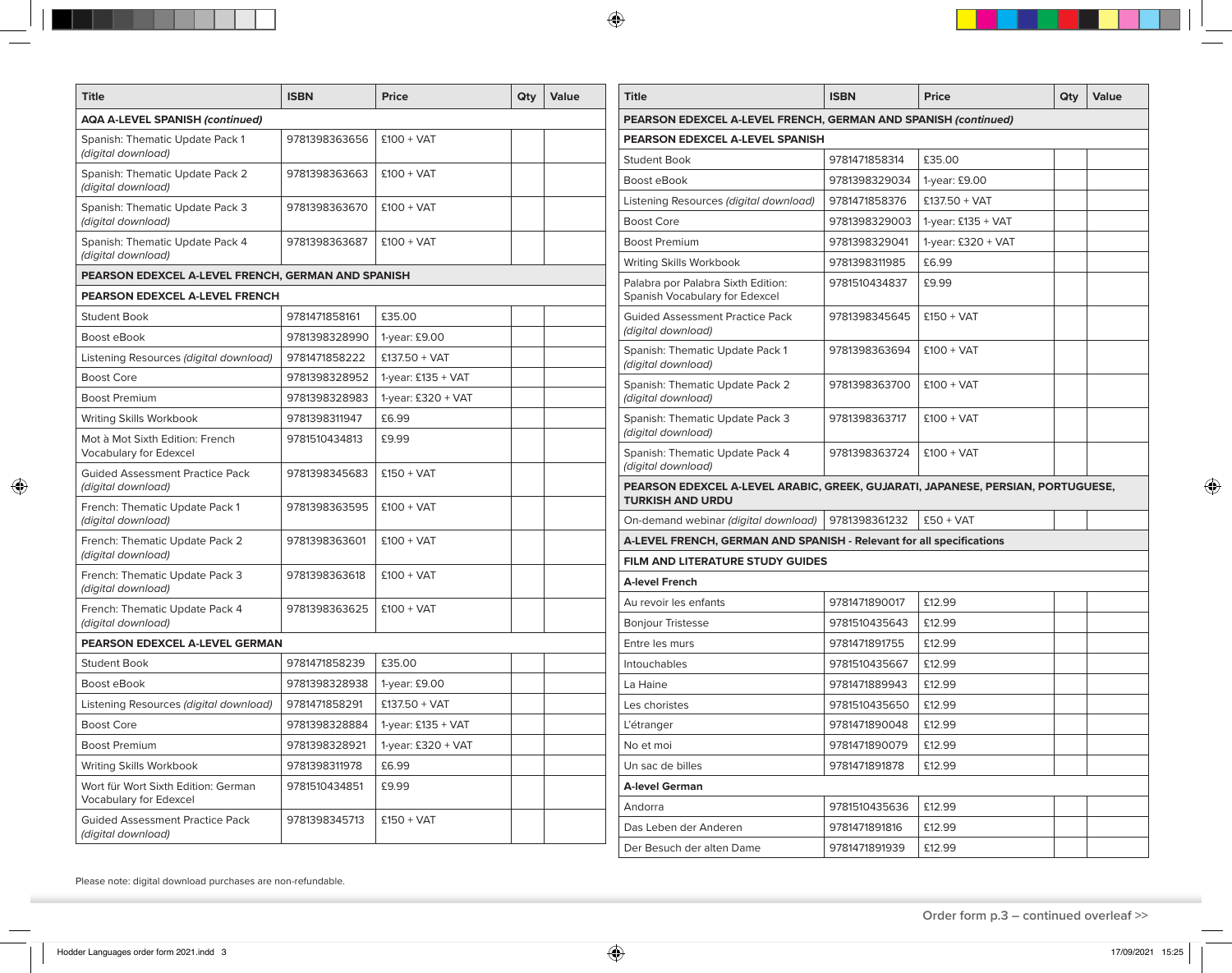| <b>Title</b>                                                                     | <b>ISBN</b>   | Price        | Qty                                  | Value                                                                            | Title                                            | <b>ISBN</b>   | <b>Price</b>   | Qty | Value |  |  |
|----------------------------------------------------------------------------------|---------------|--------------|--------------------------------------|----------------------------------------------------------------------------------|--------------------------------------------------|---------------|----------------|-----|-------|--|--|
| A-LEVEL FRENCH, GERMAN AND SPANISH - Relevant for all specifications (continued) |               |              |                                      | A-LEVEL FRENCH, GERMAN AND SPANISH - Relevant for all specifications (continued) |                                                  |               |                |     |       |  |  |
| FILM AND LITERATURE STUDY GUIDES (continued)                                     |               |              | <b>GRAMMAR WORKBOOKS FOR A-LEVEL</b> |                                                                                  |                                                  |               |                |     |       |  |  |
| Der Vorleser                                                                     | 9781471890161 | £12.99       |                                      |                                                                                  | AS/A-level French Grammar Workbook 1             | 9781510417229 | £6.99          |     |       |  |  |
| Good Bye, Lenin!                                                                 | 9781471891847 | £12.99       |                                      |                                                                                  | AS/A-level French Grammar Workbook 2             | 9781510417236 | £6.99          |     |       |  |  |
| <b>A-level Spanish</b>                                                           |               |              |                                      | AS/A-level German Grammar Workbook 1                                             | 9781510417717                                    | £6.99         |                |     |       |  |  |
| Como agua para chocolate                                                         | 9781471890109 | £12.99       |                                      |                                                                                  | AS/A-level German Grammar Workbook 2             | 9781510417724 | £6.99          |     |       |  |  |
| Crónica de una muerte anunciada                                                  | 9781471890130 | £12.99       |                                      |                                                                                  | AS/A-level Spanish Grammar Workbook 1            | 9781510416741 | £6.99          |     |       |  |  |
| El laberinto del fauno                                                           | 9781471891724 | £12.99       |                                      |                                                                                  | AS/A-level Spanish Grammar Workbook 2            | 9781510416796 | £6.99          |     |       |  |  |
| La casa de Bernarda Alba                                                         | 9781471891960 | £12.99       |                                      |                                                                                  | <b>IGCSE</b>                                     |               |                |     |       |  |  |
| Ocho apellidos vascos                                                            | 9781471891908 | £12.99       |                                      |                                                                                  | <b>CAMBRIDGE IGCSE™ MODERN FOREIGN LANGUAGES</b> |               |                |     |       |  |  |
| Volver                                                                           | 9781471891786 | £12.99       |                                      |                                                                                  | Cambridge IGCSE™ French (0520/7156/3015)         |               |                |     |       |  |  |
| FILM AND LITERATURE CPD RESOURCE PACKS (digital downloads)                       |               |              |                                      |                                                                                  | Student Book, Third Edition                      | 9781510447554 | £24.00         |     |       |  |  |
| <b>A-level French</b>                                                            |               |              |                                      |                                                                                  | Boost eBook                                      | 9781398329645 | 1-year: £12.00 |     |       |  |  |
| Au revoir les enfants                                                            | 9781398320987 | $£100 + VAT$ |                                      |                                                                                  | <b>Boost</b>                                     | 9781398329607 | $£250 + VAT$   |     |       |  |  |
| Intouchables                                                                     | 9781398325128 | $£100 + VAT$ |                                      |                                                                                  | (access until 31 August 2024)                    |               |                |     |       |  |  |
| La Haine                                                                         | 9781398305670 | $£100 + VAT$ |                                      |                                                                                  | Teacher Guide with audio<br>(digital download)   | 9781510447776 | $£120 + VAT$   |     |       |  |  |
| L'étranger                                                                       | 9781398317390 | $£100 + VAT$ |                                      |                                                                                  | Reading and Listening Skills Workbook            | 9781398329416 | £7.99          |     |       |  |  |
| No et moi                                                                        | 9781398317413 | $£100 + VAT$ |                                      |                                                                                  | Publishing Spring 2022                           |               |                |     |       |  |  |
| Un sac de billes                                                                 | 9781398317406 | $£100 + VAT$ |                                      |                                                                                  | <b>Grammar Workbook (Second Edition)</b>         | 9781510447547 | £7.50          |     |       |  |  |
| <b>A-level German</b>                                                            |               |              |                                      |                                                                                  | <b>Vocabulary Workbook</b>                       | 9781510448049 | £7.50          |     |       |  |  |
| Das Leben der Anderen                                                            | 9781398316751 | $£100 + VAT$ |                                      |                                                                                  | Study and Revision Guide                         | 9781510448032 | £10.50         |     |       |  |  |
| Der Besuch der alten Dame                                                        | 9781398316768 | $£100 + VAT$ |                                      |                                                                                  | Cambridge IGCSE™ German (0525/7159)              |               |                |     |       |  |  |
| Der Vorleser                                                                     | 9781398320970 | $£100 + VAT$ |                                      |                                                                                  | Student Book, Second Edition                     | 9781510447561 | £24.00         |     |       |  |  |
| Good Bye, Lenin!                                                                 | 9781398317437 | $£100 + VAT$ |                                      |                                                                                  | Boost eBook                                      | 9781398329591 | 1-year: £12.00 |     |       |  |  |
| <b>A-level Spanish</b>                                                           |               |              |                                      |                                                                                  | <b>Boost</b>                                     | 9781398329546 | $£250 + VAT$   |     |       |  |  |
| Como agua para chocolate                                                         | 9781398317420 | $£100 + VAT$ |                                      |                                                                                  | (access until 31 August 2024)                    |               |                |     |       |  |  |
| Crónica de una muerte anunciada                                                  | 9781398317444 | $£100 + VAT$ |                                      |                                                                                  | Teacher Guide with audio<br>(digital download)   | 9781510448544 | $£120 + VAT$   |     |       |  |  |
| El laberinto del fauno                                                           | 9781398317383 | $£100 + VAT$ |                                      |                                                                                  | Reading and Listening Skills Workbook            | 9781398329423 | £7.99          |     |       |  |  |
| La casa de Bernarda Alba                                                         | 9781398305687 | $£100 + VAT$ |                                      |                                                                                  | Publishing Spring 2022                           |               |                |     |       |  |  |
| Volver                                                                           | 9781398317451 | $£100 + VAT$ |                                      |                                                                                  | <b>Grammar Workbook (Second Edition)</b>         | 9781510448056 | £7.50          |     |       |  |  |
| <b>GRAMMAR BOOKS FOR A-LEVEL</b>                                                 |               |              |                                      |                                                                                  | <b>Vocabulary Workbook</b>                       | 9781510448063 | £7.50          |     |       |  |  |
| Action Grammaire! Fourth Edition:                                                | 9781510434868 | £20.99       |                                      |                                                                                  | Study and Revision Guide                         | 9781510448186 | £10.50         |     |       |  |  |
| French Grammar for A-level                                                       |               |              |                                      |                                                                                  | Cambridge IGCSE <sup>®</sup> Spanish (0530/7160) |               |                |     |       |  |  |
| Aktion Grammatik! Fourth Edition:<br>German Grammar for A-level                  | 9781510433335 | £20.99       |                                      |                                                                                  | Student Book, Third Edition                      | 9781510447578 | £24.00         |     |       |  |  |
| ¡Acción Gramática! Fourth Edition:                                               | 9781510434882 | £20.99       |                                      |                                                                                  | Boost eBook                                      | 9781398329539 | 1-year: £12.00 |     |       |  |  |
| Spanish Grammar for A-level                                                      |               |              |                                      |                                                                                  | <b>Boost</b><br>(access until 31 August 2024)    | 9781398329409 | $£250 + VAT$   |     |       |  |  |

Please note: digital download purchases are non-refundable.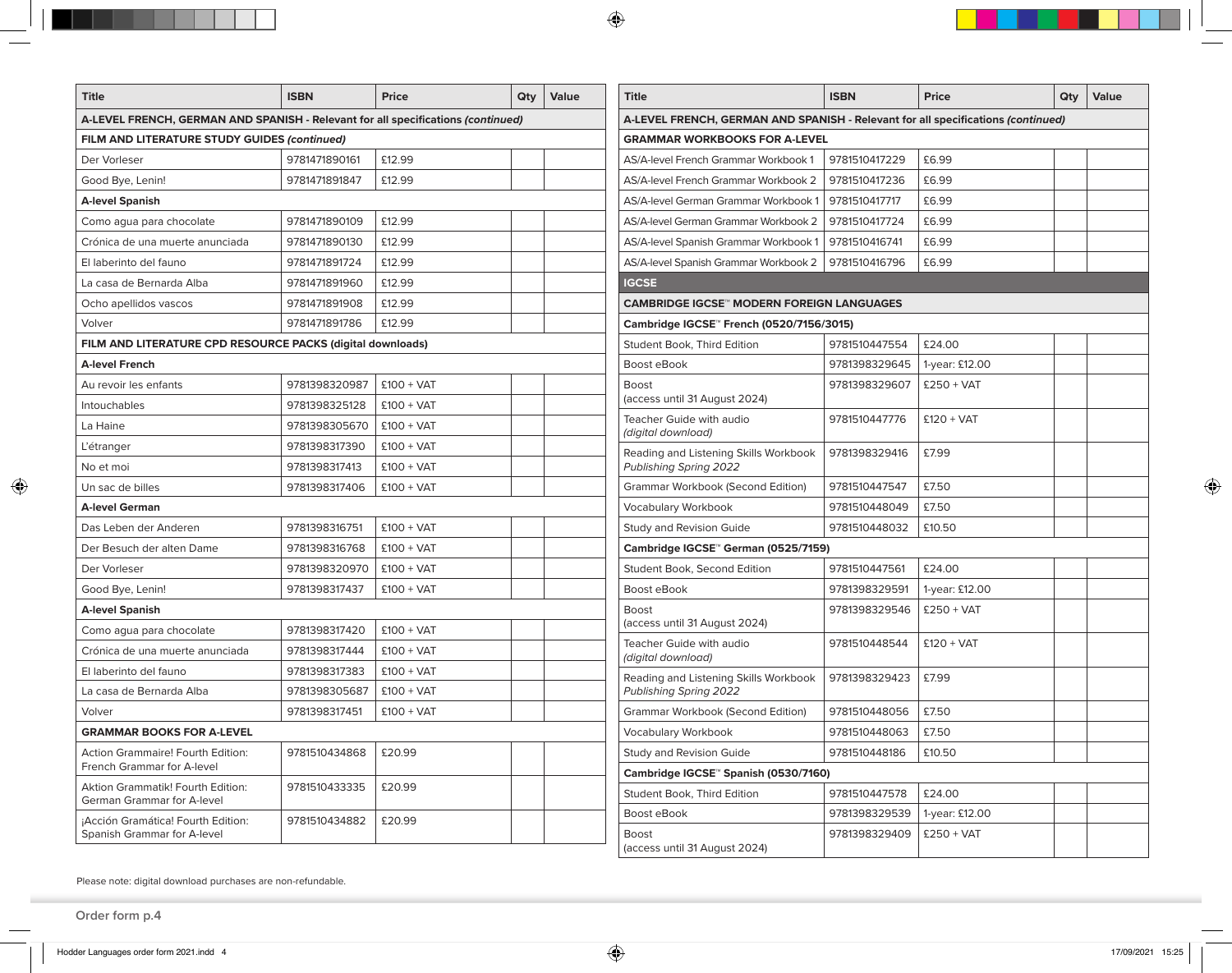| <b>Title</b>                                                    | <b>ISBN</b>   | Price                | Qty                                       | Value                                                                     | <b>Title</b>                                                           | <b>ISBN</b>   | <b>Price</b>         | Qty | Value |  |  |
|-----------------------------------------------------------------|---------------|----------------------|-------------------------------------------|---------------------------------------------------------------------------|------------------------------------------------------------------------|---------------|----------------------|-----|-------|--|--|
| <b>CAMBRIDGE IGCSE™ MODERN FOREIGN LANGUAGES (continued)</b>    |               |                      |                                           | PEARSON EDEXCEL INTERNATIONAL GCSE FRENCH, GERMAN AND SPANISH (continued) |                                                                        |               |                      |     |       |  |  |
| 9781510448568<br>$£120 + VAT$<br>Teacher Guide with audio       |               |                      | PEARSON EDEXCEL INTERNATIONAL GCSE GERMAN |                                                                           |                                                                        |               |                      |     |       |  |  |
| (digital download)                                              |               |                      |                                           |                                                                           | Student Book, Second Edition                                           | 9781510403314 | £25.00               |     |       |  |  |
| Reading and Listening Skills Workbook<br>Publishing Spring 2022 | 9781398329430 | £7.99                |                                           |                                                                           | Boost eBook                                                            | 9781398329799 | 1-year: £12.50       |     |       |  |  |
| <b>Grammar Workbook (Second Edition)</b>                        | 9781510448070 | £7.50                |                                           |                                                                           | Boost                                                                  | 9781398329751 | 1-year: $£175 + VAT$ |     |       |  |  |
| Vocabulary Workbook                                             | 9781510448094 | £7.50                |                                           |                                                                           | Teacher CD-ROM                                                         | 9781510403338 | $£155 + VAT$         |     |       |  |  |
| Study and Revision Guide                                        | 9781510448100 | £10.50               |                                           |                                                                           | Reading and Listening Skills Workbook                                  | 9781398329454 | £7.99                |     |       |  |  |
| Cambridge IGCSE™ Italian (0535/7164)                            |               |                      |                                           |                                                                           | Publishing Spring 2022                                                 |               |                      |     |       |  |  |
| <b>Student Book</b>                                             | 9781510448087 | £24.00               |                                           |                                                                           | Grammar Workbook                                                       | 9781510467477 | £6.99                |     |       |  |  |
| Boost eBook                                                     | 9781398356849 | 1-year: £12.00       |                                           |                                                                           | Vocabulary Workbook                                                    | 9781510474994 | £6.99                |     |       |  |  |
| Teacher Guide with audio                                        | 9781510448551 | $£120 + VAT$         |                                           |                                                                           | Study and Revision Guide<br>PEARSON EDEXCEL INTERNATIONAL GCSE SPANISH | 9781510474987 | £9.99                |     |       |  |  |
| (digital download)                                              |               |                      |                                           |                                                                           | Student Book, Second Edition                                           | 9781510403345 | £25.00               |     |       |  |  |
| Cambridge IGCSE™ Mandarin Chinese (0547)                        |               |                      |                                           |                                                                           | Boost eBook                                                            | 9781398329683 | 1-year: £12.50       |     |       |  |  |
| Student Book, Second Edition                                    | 9781510484979 | £34.00               |                                           |                                                                           | Boost                                                                  | 9781398329652 | 1-year: $£175 + VAT$ |     |       |  |  |
| Student eTextbook                                               | 9781510485129 | 1-year: £22.50       |                                           |                                                                           | Teacher CD-ROM                                                         | 9781510403369 | $£155 + VAT$         |     |       |  |  |
| Whiteboard eTextbook<br>(access until 31 August 2023)           | 9781510485112 | $£130 + VAT$         |                                           |                                                                           | Reading and Listening Skills Workbook<br>Publishing Spring 2022        | 9781398329492 | £7.99                |     |       |  |  |
| Workbook, Second Edition                                        | 9781510485402 | £11.50               |                                           |                                                                           | Grammar Workbook                                                       | 9781510467484 | £6.99                |     |       |  |  |
| CAMBRIDGE IGCSE™ ESPAÑOL COMO PRIMERA LENGUA (0502)             |               |                      |                                           |                                                                           | <b>Vocabulary Workbook</b>                                             | 9781510475014 | £6.99                |     |       |  |  |
| Libro del Alumno                                                | 9781510478534 | £25.75               |                                           |                                                                           | Study and Revision Guide                                               | 9781510475007 | £9.99                |     |       |  |  |
| Formato digital                                                 | 9781510479180 | un año: £17.00       |                                           |                                                                           | <b>IB MYP</b>                                                          |               |                      |     |       |  |  |
| Pizarra digital interactiva                                     | 9781510479197 | $£120 + VAT$         |                                           |                                                                           | <b>FRENCH AND SPANISH FOR THE IB MYP</b>                               |               |                      |     |       |  |  |
| Cuaderno de ejercicios                                          | 9781510478541 | £7.50                |                                           |                                                                           | <b>FRENCH FOR THE IB MYP 1-3</b>                                       |               |                      |     |       |  |  |
| Libro Digital del Profesor                                      | 9781510479227 | $£100 + VAT$         |                                           |                                                                           | Student Book (Phases 1-2)                                              | 9781398302297 | £35.00               |     |       |  |  |
| PEARSON EDEXCEL INTERNATIONAL GCSE FRENCH, GERMAN AND SPANISH   |               |                      |                                           |                                                                           | Boost eBook (Phases 1-2)                                               | 9781398305755 | 1-year: £17.50       |     |       |  |  |
| PEARSON EDEXCEL INTERNATIONAL GCSE FRENCH                       |               |                      |                                           |                                                                           | Boost (Phases 1-2)                                                     | 9781398343399 | $£300 + VAT$         |     |       |  |  |
| <b>Student Book, Second Edition</b>                             | 9781510403284 | £25.00               |                                           |                                                                           | Subscription valid for life of the Guide                               |               |                      |     |       |  |  |
| Boost eBook                                                     | 9781398329744 | 1-year: £12.50       |                                           |                                                                           | <b>FRENCH FOR THE IB MYP 4-5</b>                                       |               |                      |     |       |  |  |
| <b>Boost</b>                                                    | 9781398329706 | 1-year: $£175 + VAT$ |                                           |                                                                           | Student Book (Phases 1-2)                                              | 9781510425811 | £35.00               |     |       |  |  |
| Teacher CD-ROM                                                  | 9781510403291 | $£155 + VAT$         |                                           |                                                                           | Boost eBook (Phases 1-2)                                               | 9781398343511 | 1-year: £17.50       |     |       |  |  |
| Reading and Listening Skills Workbook<br>Publishing Spring 2022 | 9781398329447 | £7.99                |                                           |                                                                           | Boost (Phases 1-2)<br>Subscription valid for life of the Guide         | 9781398343450 | $£400 + VAT$         |     |       |  |  |
| Grammar Workbook                                                | 9781510467460 | £6.99                |                                           |                                                                           | Student Book (Phases 3-4, 5-6)                                         | 9781471841835 | £35.00               |     |       |  |  |
| <b>Vocabulary Workbook</b>                                      | 9781510474970 | £6.99                |                                           |                                                                           | Boost eBook (Phases 3-4, 5-6)                                          | 9781398343528 | 1-year: £17.50       |     |       |  |  |
| Study and Revision Guide                                        | 9781510474963 | £9.99                |                                           |                                                                           | Boost (Phases 3-4, 5-6)<br>Subscription valid for life of the Guide    | 9781398343467 | $£400 + VAT$         |     |       |  |  |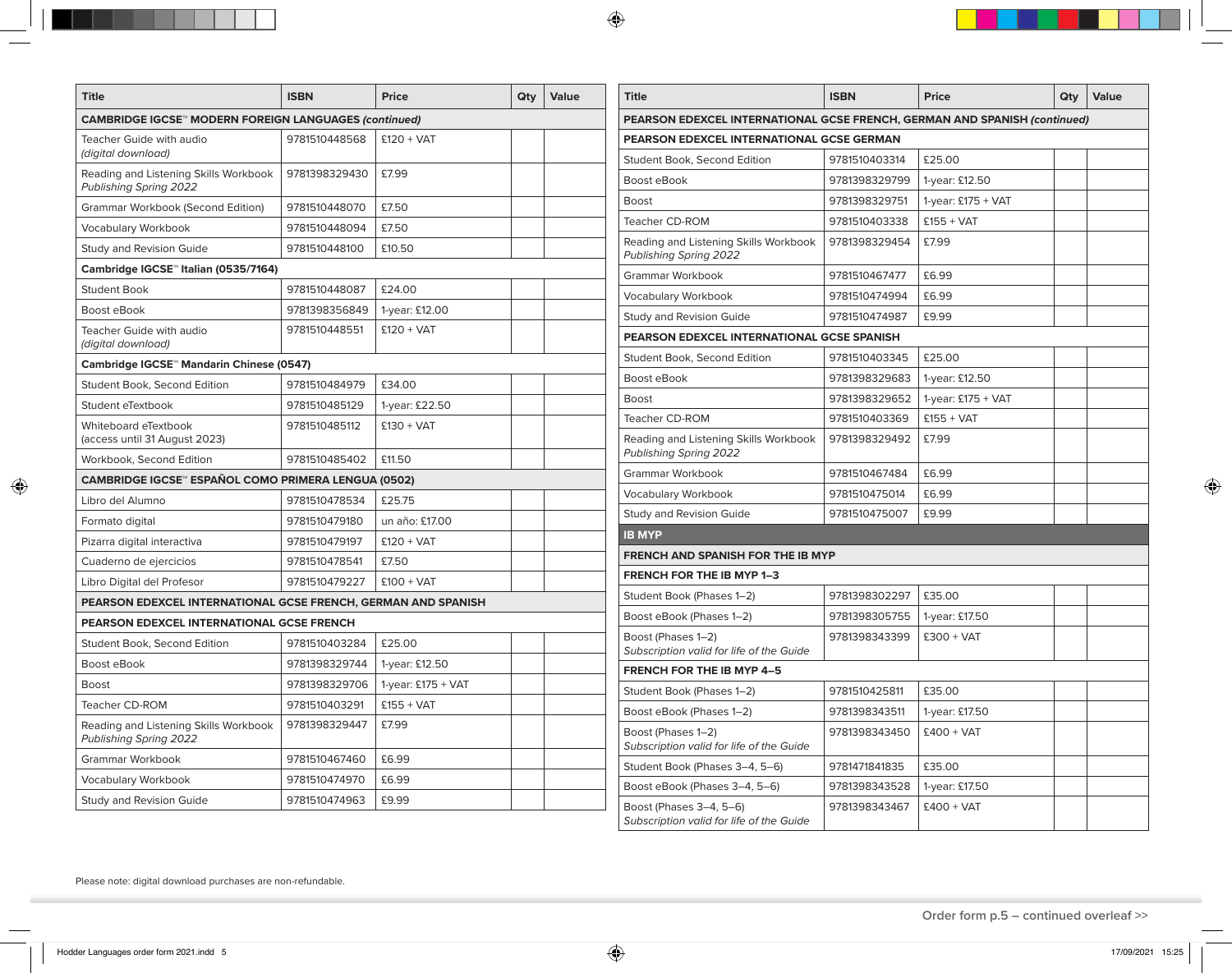| Title                                                               | <b>ISBN</b>   | <b>Price</b>   | Qty                                                                          | Value | <b>Title</b>                                                                         |                                               | <b>ISBN</b>             |                                        | <b>Price</b>                                |                                        | Qty | Value |
|---------------------------------------------------------------------|---------------|----------------|------------------------------------------------------------------------------|-------|--------------------------------------------------------------------------------------|-----------------------------------------------|-------------------------|----------------------------------------|---------------------------------------------|----------------------------------------|-----|-------|
| <b>FRENCH AND SPANISH FOR THE IB MYP (continued)</b>                |               |                | ENGLISH B, FRENCH B, MANDARIN B AND SPANISH B FOR THE IB DIPLOMA (continued) |       |                                                                                      |                                               |                         |                                        |                                             |                                        |     |       |
| <b>SPANISH FOR THE IB MYP 1-3</b>                                   |               |                |                                                                              |       | <b>Spanish B for the IB Diploma</b>                                                  |                                               |                         |                                        |                                             |                                        |     |       |
| Student Book (Phases 1-2)                                           | 9781398312777 | £35.00         |                                                                              |       | <b>Student Book</b>                                                                  |                                               | 9781510446557           |                                        | £38.00                                      |                                        |     |       |
| Boost eBook (Phases 1-2)                                            | 9781398343443 | 1-year: £17.50 |                                                                              |       | Boost eBook                                                                          |                                               | 9781398334212           |                                        | 1-year: £19.00                              |                                        |     |       |
| Boost (Phases 1-2)<br>Subscription valid for life of the Guide      | 9781398343436 | $£300 + VAT$   |                                                                              |       | <b>Boost</b><br>Subscription valid for life of the Guide                             |                                               | 9781398341364           |                                        | $£400 + VAT$                                |                                        |     |       |
| Student Book (Phases 3-4)                                           | 9781471881152 | £35.00         |                                                                              |       | Grammar and Skills Workbook                                                          |                                               | £13.50<br>9781510447608 |                                        |                                             |                                        |     |       |
| Boost eBook (Phases 3-4)                                            | 9781398343535 | 1-year: £17.50 |                                                                              |       |                                                                                      |                                               |                         |                                        |                                             |                                        |     |       |
| Boost (Phases 3-4)<br>Subscription valid for life of the Guide      | 9781398341371 | $£300 + VAT$   |                                                                              |       | Select your discount by ticking a box below                                          |                                               |                         |                                        |                                             | Postage                                |     |       |
| <b>SPANISH FOR THE IB MYP 4-5</b>                                   |               |                |                                                                              |       | (Only one discount per order. Terms and conditions apply; see vouchers for details.) |                                               |                         |                                        |                                             |                                        |     |       |
| Student Book (Phases 1-2)                                           | 9781398311220 | £35.00         |                                                                              |       |                                                                                      |                                               |                         |                                        |                                             |                                        |     |       |
| Boost eBook (Phases 1-2)                                            | 9781398343405 | 1-year: £17.50 |                                                                              |       |                                                                                      |                                               |                         |                                        |                                             |                                        |     |       |
| Boost (Phases 1-2)<br>Subscription valid for life of the Guide      | 9781398343412 | $£400 + VAT$   |                                                                              |       | 20% off books<br>Until 31st Oct 2021                                                 | £9 Film and Literature<br><b>Study Guides</b> |                         | 15% off books<br>1st Nov-31st Dec 2021 |                                             | 20% off books<br>1st Jan-28th Feb 2022 |     |       |
| Student Book (Phases 3-4, 5-6)                                      | 9781398312784 | £35.00         |                                                                              |       | Mailing code:<br>9952000157                                                          | Until 31st Dec 2021<br>Mailing code:          |                         | Mailing code:<br>9952000158            |                                             | Mailing code:<br>9952000159            |     |       |
| Boost eBook (Phases 3-4, 5-6)                                       | 9781398318120 | 1-year: £17.50 |                                                                              |       | 9952000160                                                                           |                                               |                         |                                        |                                             |                                        |     |       |
| Boost (Phases 3-4, 5-6)<br>Subscription valid for life of the Guide | 9781398343429 | $£400 + VAT$   |                                                                              |       |                                                                                      |                                               |                         |                                        | Postage                                     |                                        |     |       |
| <b>IB DIPLOMA</b>                                                   |               |                |                                                                              |       | Addresses outside of the UK: add £5 for first item, £10 for more than 1 item         |                                               |                         |                                        | UK addresses: add £3.50                     |                                        |     |       |
| ENGLISH B, FRENCH B, MANDARIN B AND SPANISH B FOR THE IB DIPLOMA    |               |                |                                                                              |       |                                                                                      |                                               |                         |                                        |                                             |                                        |     |       |
| <b>English B for the IB Diploma</b>                                 |               |                |                                                                              |       |                                                                                      |                                               |                         |                                        | FINAL TOTAL (minus discount, if applicable) |                                        |     |       |
| <b>Student Book</b>                                                 | 9781510446571 | £38.00         |                                                                              |       |                                                                                      |                                               |                         |                                        |                                             |                                        |     |       |
| Boost eBook                                                         | 9781398333987 | 1-year: £19.00 |                                                                              |       |                                                                                      |                                               |                         |                                        |                                             |                                        |     |       |
| Boost<br>Subscription valid for life of the Guide                   | 9781398341104 | $£400 + VAT$   |                                                                              |       |                                                                                      |                                               |                         |                                        |                                             |                                        |     |       |
| Grammar and Skills Workbook                                         | 9781510447639 | £13.50         |                                                                              |       |                                                                                      |                                               |                         |                                        |                                             |                                        |     |       |
| French B for the IB Diploma                                         |               |                |                                                                              |       |                                                                                      |                                               |                         |                                        |                                             |                                        |     |       |
| <b>Student Book</b>                                                 | 9781510446564 | £38.00         |                                                                              |       |                                                                                      |                                               |                         |                                        |                                             |                                        |     |       |
| Boost eBook                                                         | 9781398334038 | 1-year: £19.00 |                                                                              |       |                                                                                      |                                               |                         |                                        |                                             |                                        |     |       |
| <b>Boost</b><br>Subscription valid for life of the Guide            | 9781398341159 | $£400 + VAT$   |                                                                              |       |                                                                                      |                                               |                         |                                        |                                             |                                        |     |       |
| Grammar and Skills Workbook                                         | 9781510447615 | £13.50         |                                                                              |       |                                                                                      |                                               |                         |                                        |                                             |                                        |     |       |
| <b>Mandarin B for the IB Diploma</b>                                |               |                |                                                                              |       |                                                                                      |                                               |                         |                                        |                                             |                                        |     |       |
| <b>Student Book</b>                                                 | 9781510446588 | £38.00         |                                                                              |       |                                                                                      |                                               |                         |                                        |                                             |                                        |     |       |
| Student eTextbook                                                   | 9781510447417 | 1-year: £25.00 |                                                                              |       |                                                                                      |                                               |                         |                                        |                                             |                                        |     |       |
| Whiteboard eTextbook<br>Subscription valid for life of the Guide    | 9781510447424 | $£175 + VAT$   |                                                                              |       |                                                                                      |                                               |                         |                                        |                                             |                                        |     |       |
| Grammar and Skills Workbook                                         | 9781510447622 | £13.50         |                                                                              |       |                                                                                      |                                               |                         |                                        |                                             |                                        |     |       |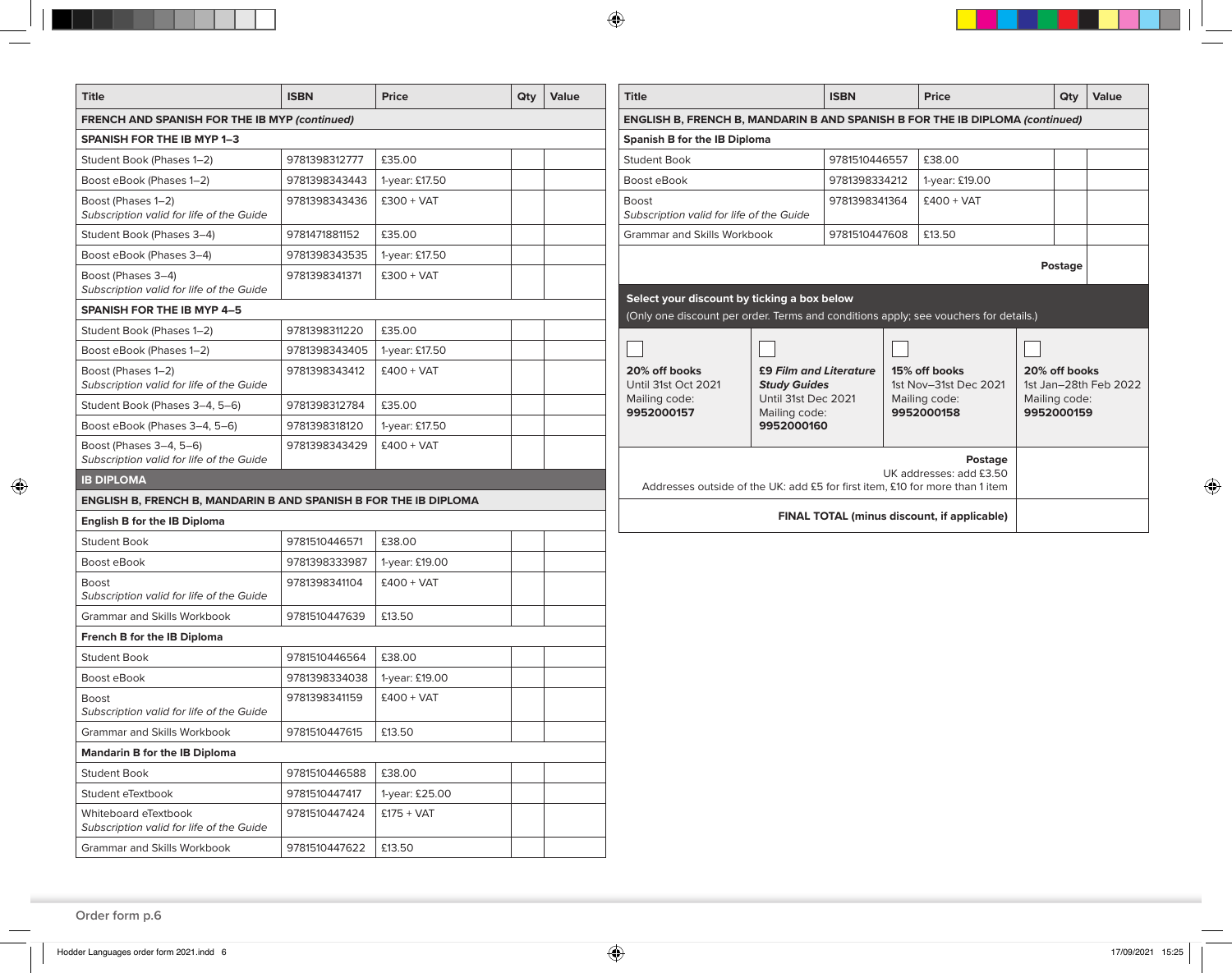**Receive the latest news, free resources and exclusive discounts!**

### **Sign up for Languages eUpdates\*\***

Stay up to date and get the latest news, freebies and special offers delivered direct to your inbox. Sign up to receive Languages eUpdates on our website: **www.hoddereducation.co.uk/eUpdates**

**Don't miss out on our teacher CPD and student revision events and webinars**

31

Find out more at **www.hoddereducation.co.uk/events-Languages**

All prices and publication dates are correct at the time of printing but are subject to change at any time. †A small school is up to 900 students; a large school is 901+ students / A small cohort is 26–99 students; a large cohort is 100+ students.

\*\*For full details of our Privacy Notice please visit www.hoddereducation.co.uk/privacynotice. You can unsubscribe at any time by clicking on the unsubscribe button in the eUpdates or by going online and managing your preferences.

**Mailing code: 9952000156**

## **Contact details for UK and international orders**

Tel: **01235 827827** Email: **education@hachette.co.uk**

International School/Export Trade Orders: **+44 (0) 203 122 7399**  Email: **internationalsales@hodder.co.uk**

Find your local Hodder Education consultant: **www.hoddereducation.co.uk/my-consultant**